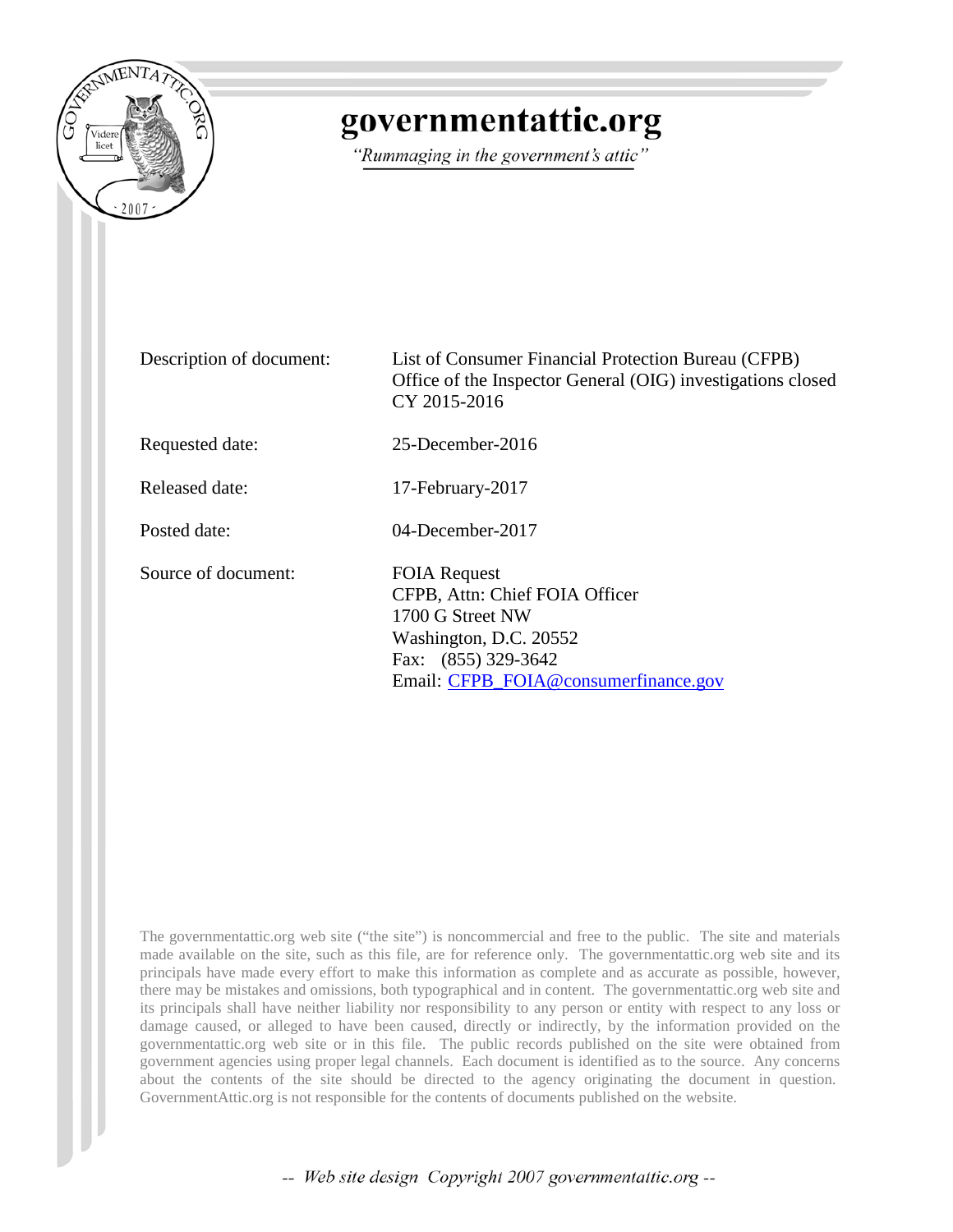

RE: FOIA Request #CFPB-2017-091-F

February 17, 2017

This letter is in final response to your Freedom of Information Act (FOIA) request dated December 25, 2016 to the Consumer Financial Protection Bureau (CFPB). Your request sought a copy or printout of the list of CFPB Office of the Inspector General (OIG) investigations closed during the calendar year 2015 and 2016.

Attached to this letter, please find our response to your request, which consists of 2 pages that are granted in full. No deletions or exemptions have been claimed on these records.

Provisions of the FOIA allow us to recover part of the cost of complying with your request. In this instance, we have waived all fees related to the processing of your request.

For questions concerning our response, please feel free to contact or our FOIA Public Liaison at CFPB FOIA@cfpb.gov or by phone at 1-855-444-FOIA (3642).

Sincerely,

 $512$ 

Raynell D. Lazier FOIA Manager Operations Division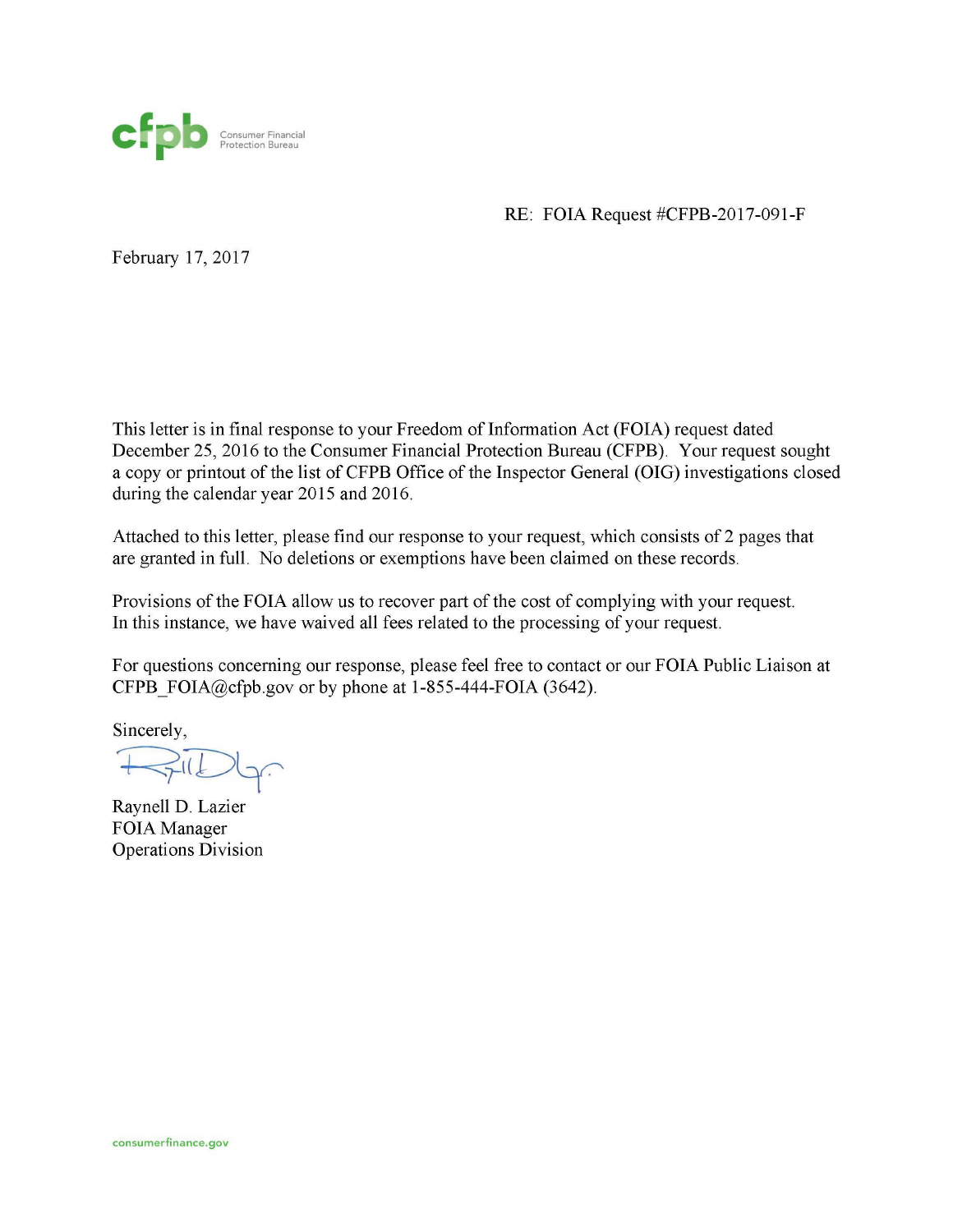

## OFFICE OF INSPECTOR GENERAL

BOARD OF GOVERNORS OF THE FEDERAL RESERVE SYSTEM CONSUMER FINANCIAL PROTECTION BURFAU WASHINGTON, DC 20551

## **Closed Investigations: 2015 and 2016**

| <b>Number</b>  | <b>Date Opened</b> | <b>Date Closed</b> | <b>Case Name</b>           |  |
|----------------|--------------------|--------------------|----------------------------|--|
| 1              | 10/6/2010          | 3/5/2016           | Alleged Fraud Bank Insider |  |
| $\overline{2}$ | 5/23/2012          | 6/22/2016          | Alleged Fraud Bank Insider |  |
| 3              | 2/10/2014          | 9/21/2016          | Alleged Fraudulent Loans   |  |
| $\overline{4}$ | 7/11/2012          | 2/17/2016          | Alleged Fraud Bank Insider |  |
| 5              | 5/7/2014           | 4/18/2016          | Alleged Fraud Bank Insider |  |
| 6              | 5/9/2013           | 4/4/2016           | Alleged Fraud Bank Insider |  |
| 7              | 11/22/2013         | 10/31/2016         | Alleged Fraud Bank Insider |  |
| 8              | 8/26/2014          | 11/30/2016         | <b>Advance Fee Scheme</b>  |  |
| 9              | 9/11/2014          | 11/28/2016         | Alleged Fraud Bank Insider |  |
| 10             | 11/19/2014         | 6/20/2016          | <b>Employee Misconduct</b> |  |
| 11             | 6/4/2015           | 4/4/2016           | Alleged Fraud Bank Insider |  |
| 12             | 10/2/2015          | 5/25/2016          | Alleged Fraud Bank Insider |  |
| 13             | 4/1/2015           | 9/22/2016          | <b>Employee Misconduct</b> |  |
| 14             | 12/14/2015         | 9/29/2016          | Advance Fee Scheme         |  |
| 15             | 7/26/2015          | 9/15/2015          | <b>Employee Misconduct</b> |  |
| 16             | 8/28/2015          | 8/08/22016         | <b>Employee Misconduct</b> |  |
| 17             | 8/3/2015           | 1/28/2016          | <b>Employee Misconduct</b> |  |
| 18             | 8/19/2015          | 3/23/2016          | Alleged Fraud Bank Insider |  |
| 19             | 8/24/2015          | 9/23/2016          | <b>Employee Misconduct</b> |  |
| 20             | 9/9/2015           | 9/8/2016           | <b>Employee Misconduct</b> |  |
| 21             | 4/7/2016           | 8/13/2016          | <b>Employee Misconduct</b> |  |
| 22             | 4/7/2016           | 8/22/2016          | <b>Employee Misconduct</b> |  |